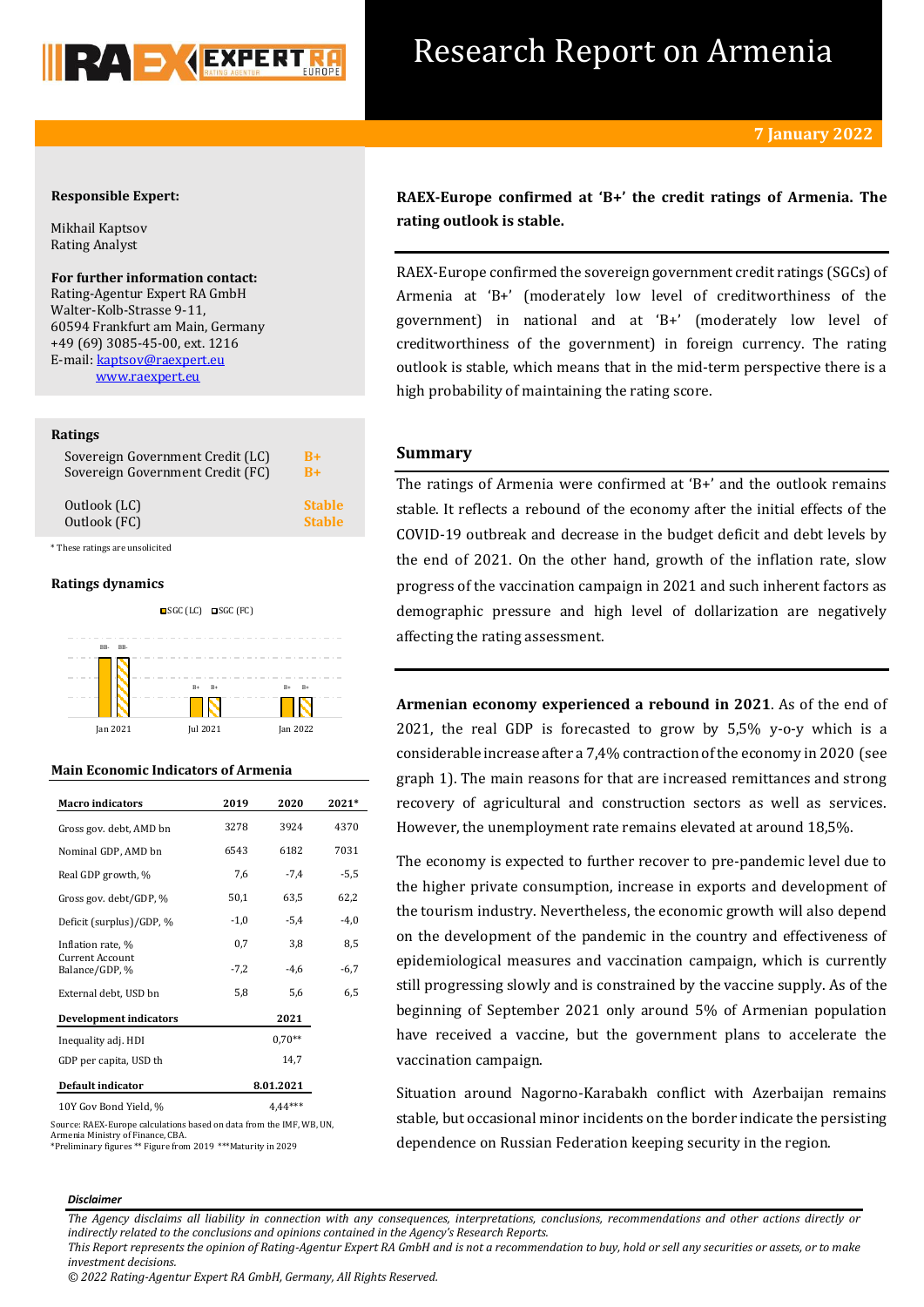

**Graph 1:** Macroeconomic indicators, %



Source: RAEX-Europe calculations based on data from the IMF

**Graph 2:** Fiscal budget dynamics, % of GDP



**Graph 3:** Government debt dynamics, %



Source: RAEX-Europe calculations based on data from the IMF and Ministry of Finance of the Republic of Armenia

**Fiscal deficit and debt load decreased by the end of 2021**. By the end of 2021, government expenditures decreased to 28,2% of GDP and government revenues - to 23,6% of GDP which led to decline of the current account deficit by 0,8p.p to 4,6% of GDP. In February 2021, the government issued a USD 750 m Eurobond to finance the fiscal deficit. We expect the deficit to decrease further down to 3,1% of GDP in 2022 (see graph 2).

Additionally, the IMF has completed its fourth and fifth reviews of Armenia under the SBA which will help the government to raise about USD 72 m (SDR 51,32 m) bringing total disbursements to just below USD 400 m. These funds will help the Armenian economy recover from the heavy economic implications of the Covid-19 pandemic and advance the government's 2021-2026 economic program focused on the export orientation and investment drivers.

In 2021, the level of central government debt showed a minor decrease by 2,0p.p. to 61,5% of GDP. Relative to budget revenues it remained almost unchanged at around 260% and we expect it to decline down to 249% in 2022 (see graph 3).

**The inflation rate is growing due to the elevated commodity prices on the international market.** Inflation accelerated by the 3Q of 2021: CPI increased from 6,5% to 8,9% between 2Q and 3Q 2021. It is significantly higher than the CBA target of 4% and outside of the target interval of 4±1,5%. In this inflationary environment, the CBA is responding by gradually raising the refinancing rate: by 0.5p.p. to 7% in August, by 0,25p.p. to 7,25% in September, and by another 0.5p.p. to 7,75% in December 2021 (see graph 4). The level of financial dollarization in Armenia slightly decreased but remains high: as of October 2021, FX deposits constituted 42,6% of total deposits and FX loans – 44,5% of total loans (see graph 5).

**The banking sector is showing slight signs of strengthening**. The banking sector of Armenia remains sufficiently capitalized: capital adequacy ratio is stable: it slightly increased from 16,9% in 1Q 2021 to 17,2% in 3Q 2021 (see graph 6). However, starting from the 3Q 2020 ROA has been gradually declining from 1,6% to 0,8% in 2Q 2021 and then marginally grew to 0,9% in 3Q 2021. NPLs to total loans increased from 6,0% to 7,1% and since then have also been demonstrating a downward trend: the metric decreased to 6,1% in 2Q2021 and to 2,9% in 3Q2021. Concentration of the banking system on the three largest banks (Ameriabank, Armbusinessbank and Ardshinbank) remains high and exceeds 42,5% of total assets.

**External position is still strongly affected by the pandemic.** Both imports and exports experienced a significant contraction during 2020 as

## *Disclaimer*

*The Agency disclaims all liability in connection with any consequences, interpretations, conclusions, recommendations and other actions directly or indirectly related to the conclusions and opinions contained in the Agency's Research Reports.*

*This Report represents the opinion of Rating-Agentur Expert RA GmbH and is not a recommendation to buy, hold or sell any securities or assets, or to make investment decisions.*

*<sup>© 2022</sup> Rating-Agentur Expert RA GmbH, Germany, All Rights Reserved.*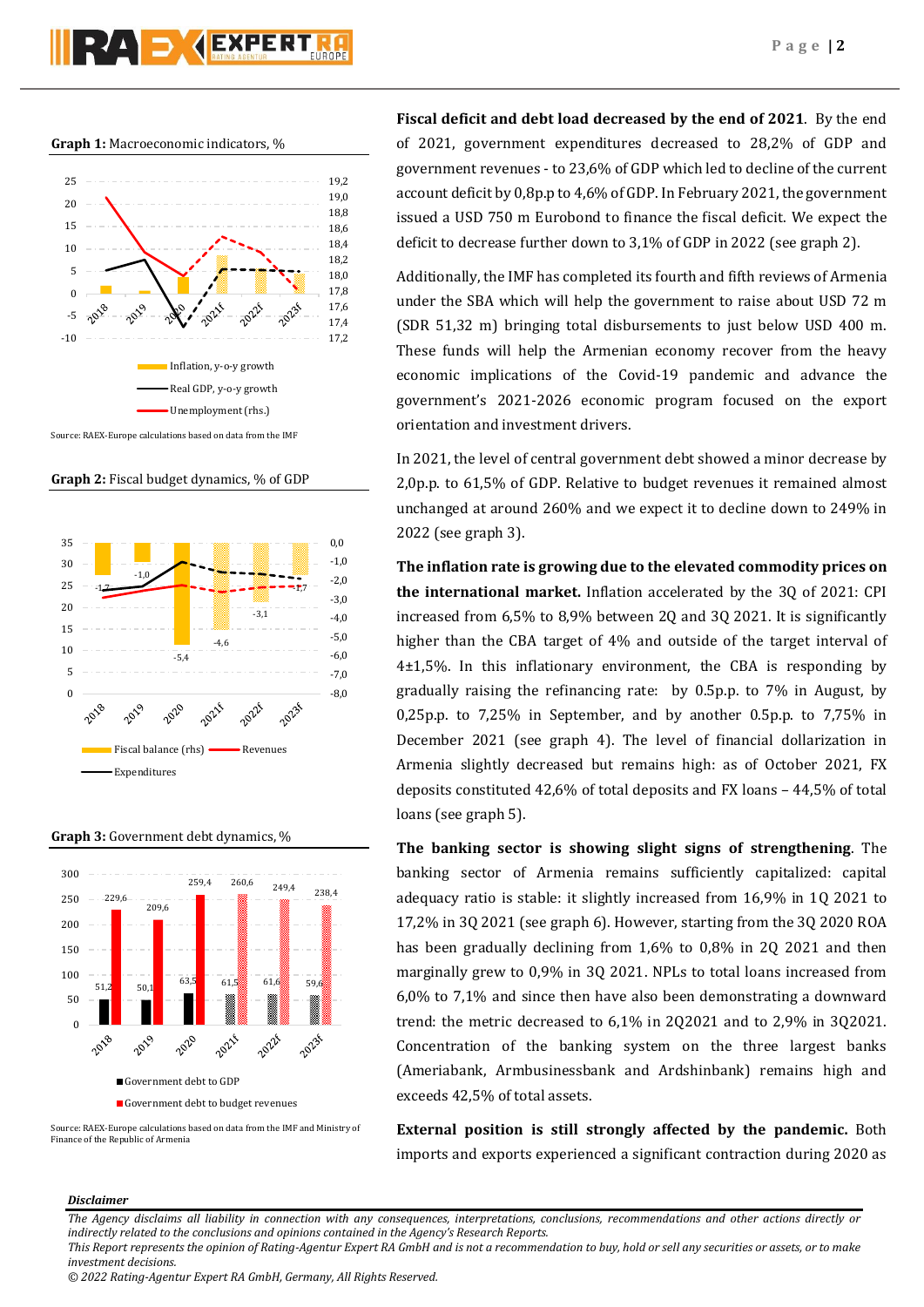**Graph 4:** Target vs inflation rate, %



Source: RAEX-Europe calculations based on data from the CBA, IMF and EBD



## **Graph 5:** Financial dollarization, % of total

Source: RAEX-Europe calculations based on data from the CBA

## **Graph 6:** Financial soundness indicators, %



Source: RAEX-Europe calculations based on data from the CBA

### *Disclaimer*

*The Agency disclaims all liability in connection with any consequences, interpretations, conclusions, recommendations and other actions directly or indirectly related to the conclusions and opinions contained in the Agency's Research Reports. This Report represents the opinion of Rating-Agentur Expert RA GmbH and is not a recommendation to buy, hold or sell any securities or assets, or to make* 

*investment decisions.*

*© 2022 Rating-Agentur Expert RA GmbH, Germany, All Rights Reserved.*

a result of the pandemic: imports decreased by more than 15p.p. from 54,6% to 39,5% of GDP, whereas exports shrank by more than 10p.p. from 41,2% to 30,7%. In 2021 both indicators remained at the same level: 39% of GDP for exports and 31,1% of GDP for imports, however exports start accelerating faster than the imports. Foreign exchange reserves have been relatively stable throughout the second half of 2020 and increased from 2,6 to 3,0 bn USD between December 2020 and November 2021. The AMD was strengthening in 2021 and reached its pre-pandemic level of about 480 AMD/USD (see graph 7).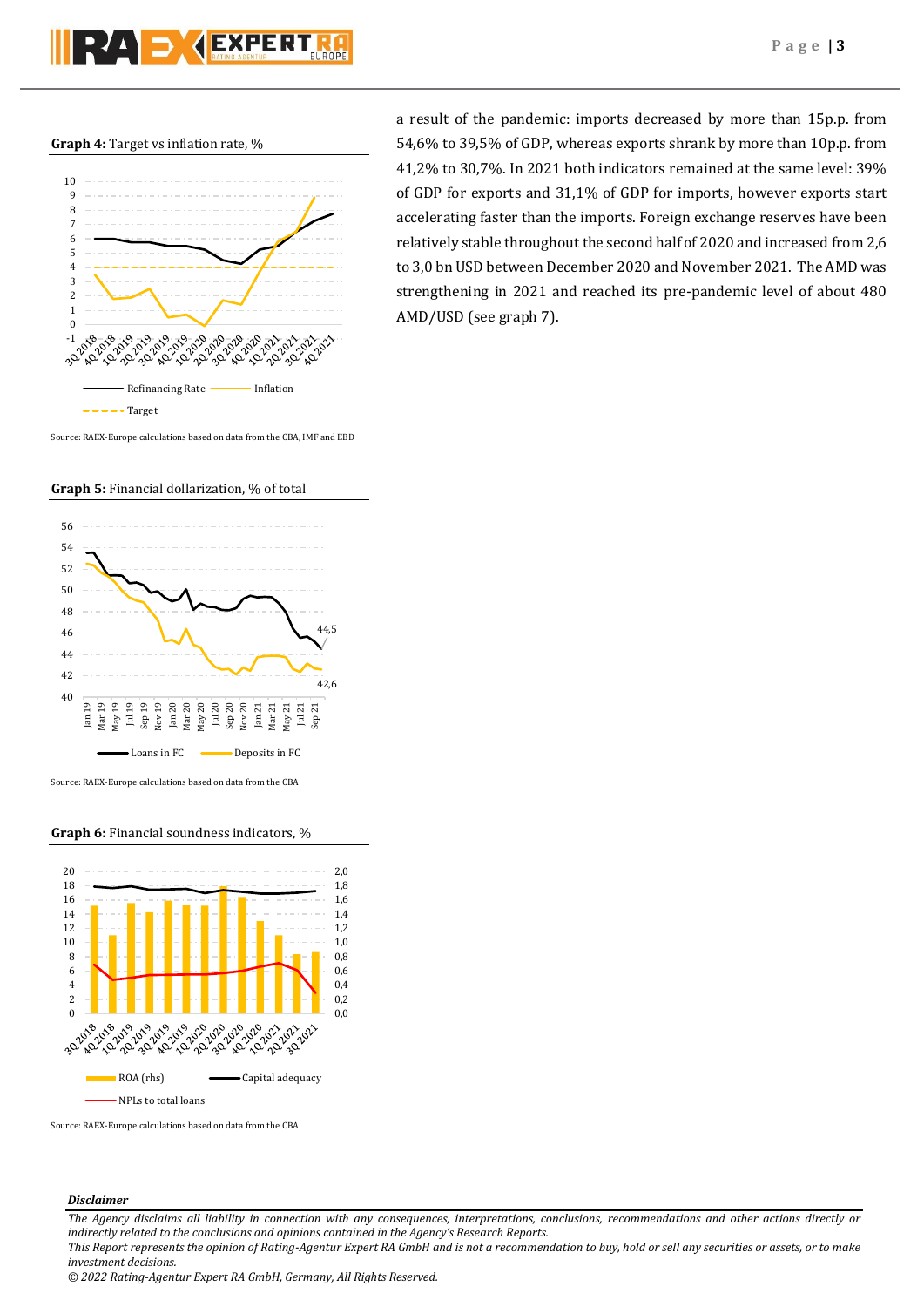

## **Graph 7:** International reserves and exchange rate



Source: RAEX-Europe calculations based on data from the WB, IMF and CBA

## **Stress factors:**

- Financial dollarization remains high; loans and deposits in FX were equivalent to 44,5% and 42,6% of total loans and deposits respectively as of October 2021 (weak stress-factor);
- The escalation of the conflict with Azerbaijan for the Nagorno-Karabakh and the probability of its further development are another downside risks affecting the rating.

The following developments could lead to an upgrade:

- Faster and stronger than expected recovery of the global economy, as well as the main trade partners, including Russia, which can lead to an improvement of the external position of Armenia and a faster recovery from the current crisis;
- Substantial decrease of the public debt and deficit metrics on a recovery phase of the economic cycle;
- Consistent reduction in the dependence on external factors combined with a steep decrease in levels of financial dollarization.

The following developments could lead to a downgrade:

- Continued lock-down measures in the country and longer period of turbulence in the global economy, including the second wave of COVID-19 pandemic, which would lead to a further deterioration of the external position, as well as a deeper contraction of local economy;
- Higher than expected increase of the government debt and deficit metrics due to the need of additional financing for the government expenses, and underperforming of tax and external revenues;
- Substantial deterioration of the stance of the banking system with sharp growth of NPLs levels, a drop of profitability and capitalization metrics, combined with a lack of liquidity in the system.

## ESG Disclosure:

Inherent factors

 Quality of fiscal policy; quality of monetary policy; natural resources; natural and climatic threats; environmental threats; level of corruption, CPI; Government Effectiveness Index; quality of the

## *Disclaimer*

*investment decisions.*

*The Agency disclaims all liability in connection with any consequences, interpretations, conclusions, recommendations and other actions directly or indirectly related to the conclusions and opinions contained in the Agency's Research Reports. This Report represents the opinion of Rating-Agentur Expert RA GmbH and is not a recommendation to buy, hold or sell any securities or assets, or to make*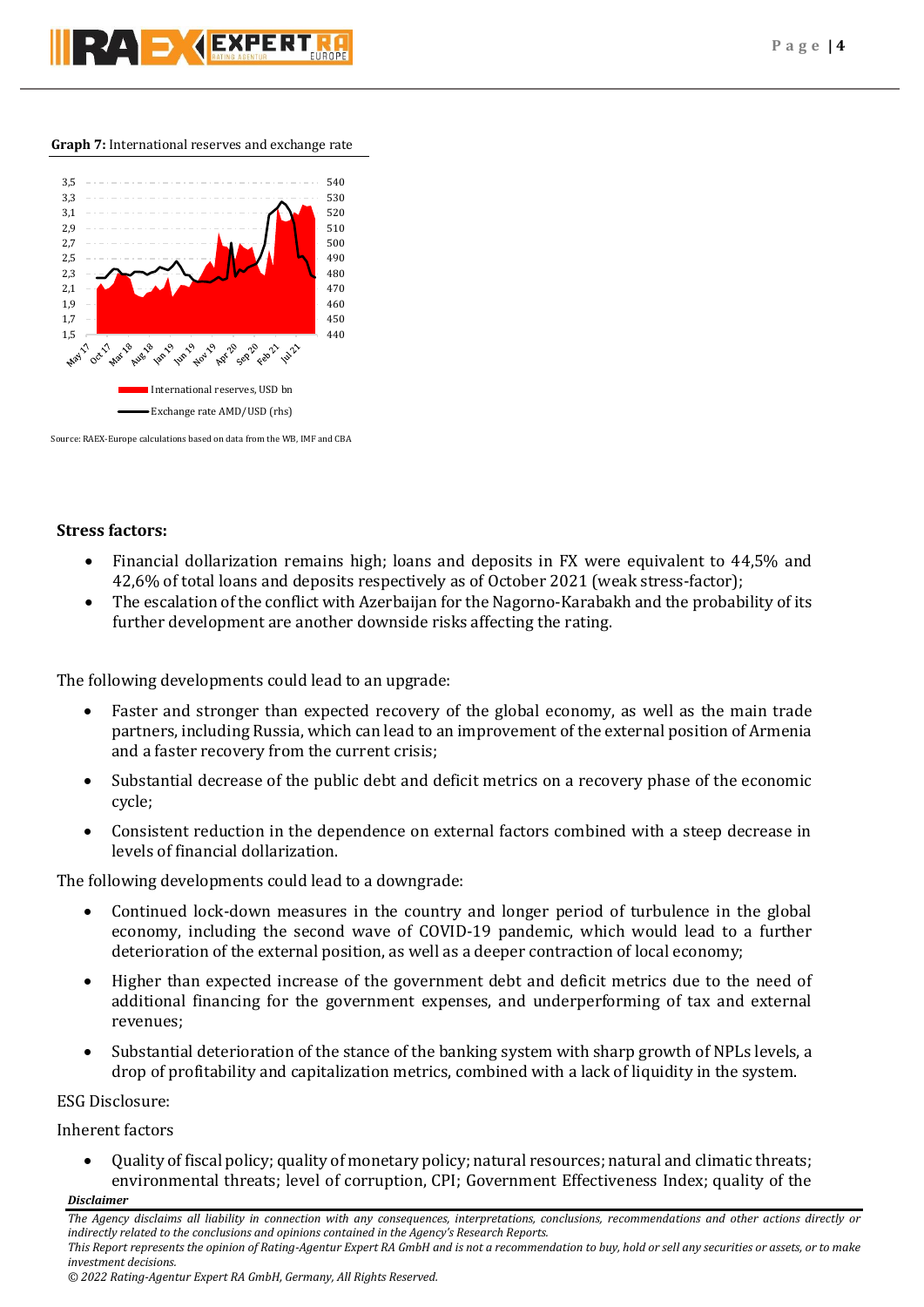business environment; position in Doing Business Ranking; level of investment in human capital, adjusted for inequality; Rule of Law Index; transparency of government policymaking Index; level of information transparency of the government; Political Stability and Absence of Violence/Terrorism Index; natural disasters, constant exposure to difficult natural conditions.

Drivers of change factors

• None.

Next scheduled rating publication: 8 July 2022. The full sovereign rating calendar can be found at [Sovereign Rating Calendar 2022.](https://raexpert.eu/sovereign/#conf-tab-5)

For further information contact:

Responsible expert: Mikhail Kaptsov, Rating Analyst of RAEX-Europe +49 (69) 3085-45-00, 1216 [kaptsov@raexpert.eu](mailto:kaptsov@raexpert.eu)

Reviewer: Hector Alvarez, Associate Director of RAEX-Europe +49 (69) 3085-45-00, 1213 [alvarez@raexpert.eu](mailto:alvarez@raexpert.eu)

## **Rating-Agentur Expert RA GmbH (RAEX-Europe)**

Walter-Kolb-Strasse 9-11, 60594 Frankfurt am Main, Germany +49 (69) 3085-45-00 E-mail[: info@raexpert.eu](mailto:info@raexpert.eu)

*Disclaimer* 

*The Agency disclaims all liability in connection with any consequences, interpretations, conclusions, recommendations and other actions directly or indirectly related to the conclusions and opinions contained in the Agency's Research Reports. This Report represents the opinion of Rating-Agentur Expert RA GmbH and is not a recommendation to buy, hold or sell any securities or assets, or to make* 

*investment decisions.*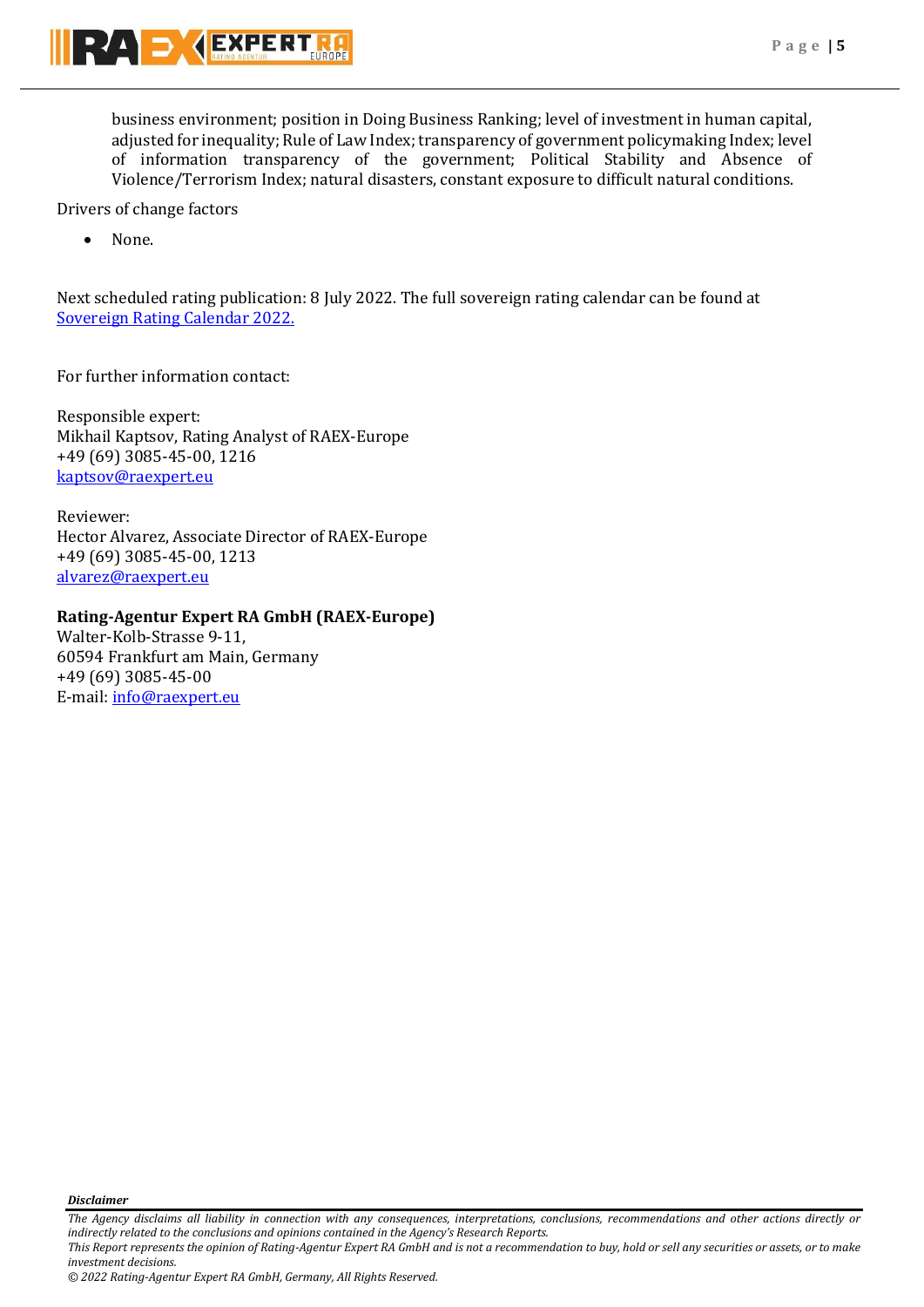# RATING HISTORY:

|             |                                      | <b>SGC</b>       |            | <b>Outlook</b>  |           |           |          |
|-------------|--------------------------------------|------------------|------------|-----------------|-----------|-----------|----------|
| <b>Date</b> | <b>Review reason</b>                 | <b>National</b>  | Foreign    | <b>National</b> | Foreign   |           |          |
|             |                                      | currency         | currency   | currency        | currency  |           |          |
| 09.07.2021  | Scheduled                            |                  |            |                 |           |           |          |
|             | revision of both                     | $B+$             | $B+$       | Stable          | Stable    |           |          |
|             | types of ratings                     |                  |            |                 |           |           |          |
|             | for the country                      |                  |            |                 |           |           |          |
|             | Scheduled                            |                  |            |                 |           |           |          |
| 08.01.2021  | revision of both                     |                  | BB-        | BB-             | Negative  | Negative  |          |
|             | types of ratings                     |                  |            |                 |           |           |          |
|             | for the country                      |                  |            |                 |           |           |          |
|             | Scheduled<br>revision of both        |                  |            |                 |           |           |          |
| 10.07.2020  | types of ratings                     | BB-              | BB-        | Stable          | Stable    |           |          |
|             | for the country                      |                  |            |                 |           |           |          |
|             | Scheduled                            |                  |            |                 |           |           |          |
|             | revision of both                     |                  |            | Positive        | Positive  |           |          |
| 10.01.2020  | types of ratings                     | BB-              | BB-        |                 |           |           |          |
|             | for the country                      |                  |            |                 |           |           |          |
|             | Scheduled                            |                  |            |                 |           |           |          |
|             | revision of both                     |                  | BB-<br>BB- | Positive        | Positive  |           |          |
| 12.07.2019  | types of ratings                     |                  |            |                 |           |           |          |
|             | for the country                      |                  |            |                 |           |           |          |
|             | Scheduled                            |                  |            |                 |           |           |          |
|             | revision of both                     |                  |            |                 |           |           |          |
| 18.01.2019  | types of ratings                     | BB-              | BB-        | Stable          | Stable    |           |          |
|             | for the country                      |                  |            |                 |           |           |          |
|             | Scheduled                            |                  |            |                 |           |           |          |
| 20.07.2018  | revision of both                     | BB-              | BB-        | Stable          | Stable    |           |          |
|             | types of ratings                     |                  |            |                 |           |           |          |
|             | for the country                      |                  |            |                 |           |           |          |
|             | Scheduled                            |                  |            |                 |           |           |          |
| 26.01.2018  | revision of both                     | BB-              | BB-        | <b>NA</b>       | <b>NA</b> |           |          |
|             | types of ratings                     |                  |            |                 |           |           |          |
|             | for the country                      |                  |            |                 |           |           |          |
| 28.07.2017  | Scheduled                            | $B+$             |            |                 |           |           |          |
|             | revision of both<br>types of ratings |                  |            |                 | $B+$      | <b>NA</b> | NA       |
|             | for the country                      |                  |            |                 |           |           |          |
|             | Scheduled                            |                  |            |                 |           |           |          |
|             | revision of both                     |                  |            |                 |           |           |          |
| 03.02.2017  | types of ratings                     | $B+$             | $B+$       | $\rm NA$        | NA        |           |          |
|             | for the country                      |                  |            |                 |           |           |          |
| 05.08.2016  |                                      | Scheduled        |            |                 |           |           |          |
|             |                                      | revision of both |            |                 |           |           |          |
|             | types of ratings                     | $B+$             | $B+$       | $\rm NA$        | $\rm NA$  |           |          |
|             | for the country                      |                  |            |                 |           |           |          |
| 04.03.2016  | First assignment                     | $B+$             |            |                 |           |           |          |
|             | of both types of                     |                  |            |                 | $B+$      | $\rm NA$  | $\rm NA$ |
|             | ratings for the                      |                  |            |                 |           |           |          |
|             | country                              |                  |            |                 |           |           |          |

## *Disclaimer*

*The Agency disclaims all liability in connection with any consequences, interpretations, conclusions, recommendations and other actions directly or indirectly related to the conclusions and opinions contained in the Agency's Research Reports.*

*This Report represents the opinion of Rating-Agentur Expert RA GmbH and is not a recommendation to buy, hold or sell any securities or assets, or to make investment decisions.*